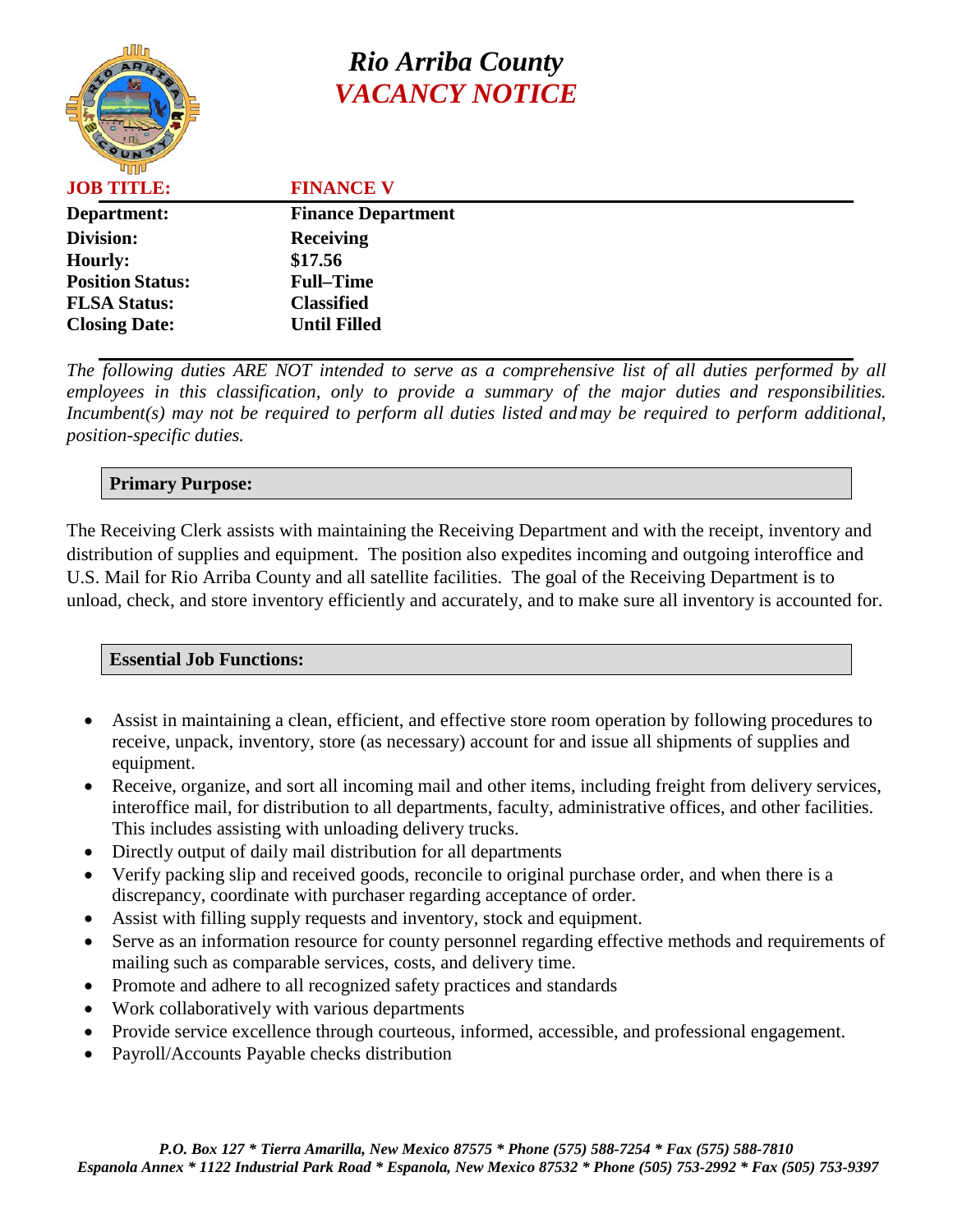- High attention to detail and organization
- Enter data into the County's financial system
- Excellent written and verbal communication skills
- Proficiency with financial software
- Intermediate proficiency level utilizing Microsoft Office applications including Excel, Word, Outlook, and the ability to operate other standard office equipment including telephones, copiers, calculators, etc., is required;
- Knowledge of methods used to tactfully deal with the public;
- Ability to handle confidential information;
- Ability to read, write, communicate orally, listen, follow, and give verbal and/or written directions in English;
- Principles and practices of effective time management
- Must be a self-motivated and goal oriented individual;
- Ability to make decisions using sound judgment and reasoning ability;
- Ability to multi-task and adjust priorities rapidly; work under stressful conditions, situations, and personalities;
- Ability to work either independently or collaboratively as needed

### **Minimum Qualifications**

- High School Diploma or GED certificate;
- Valid New Mexico Driver's License with an acceptable driving record
- Successful completion of thorough background investigation
- Must not have been convicted of a felony

### **Recommended Qualifications:**

- Two (2) years 'experience in warehouse or receiving;
- Experience time will be considered on an individual basis

# **Preferred Qualifications:**

- Five (5) years' experience in warehouse or receiving
- Certification in safety
- Successful completion of thorough background investigation

# **Working Conditions:**

- Job duties are performed indoors/and or outdoors
- Work hazards, or potential work hazards, include the climbing and descending of staircases.
- Duties require only limited supervision and employee is required to exercise some initiative in completing assignments.
- Employee may be exposed to lifting, walking, climbing, carrying, stooping and various hazards such as heights, icy surfaces, dust, etc.
- Employee is subject to hazards of operating a motor vehicle.
- Employee may be required to travel within the county.
- Employee may be required to take some job related courses.
- Employee must regularly lift and/or move up to thirty (30) pounds and occasionally lift and/or move up to forty (40) pounds with the assistance of another county employee

*P.O. Box 127 \* Tierra Amarilla, New Mexico 87575 \* Phone (575) 588-7254 \* Fax (575) 588-7810 Espanola Annex \* 1122 Industrial Park Road \* Espanola, New Mexico 87532 \* Phone (505) 753-2992 \* Fax (505) 753-9397*